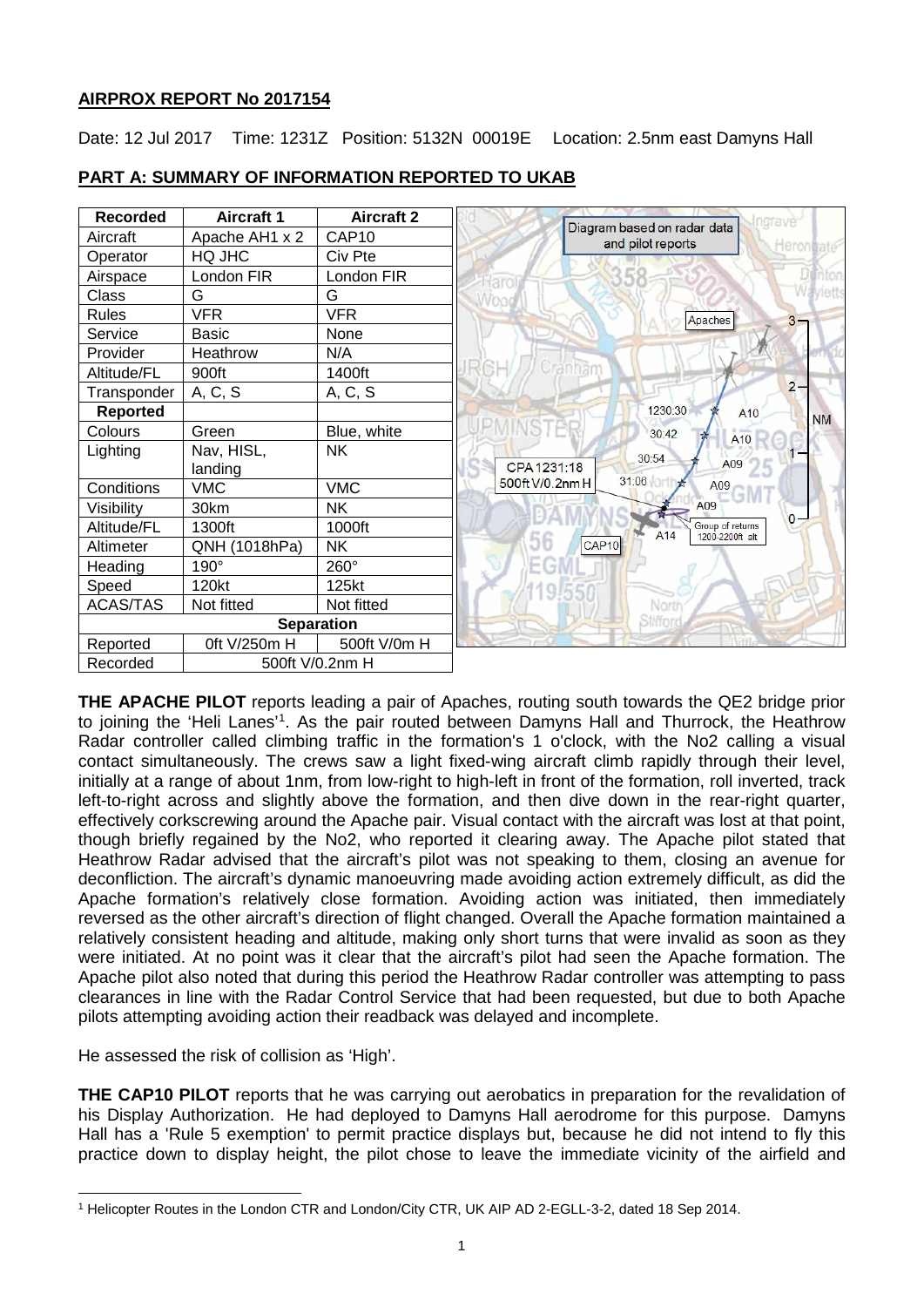operate in an area 070°/3nm from Damyns Hall, choosing a line feature running approximately 080°/260° as his axis or 'anchor' feature. Manoeuvres were flown individually along, at 90° and at 45° to this axis. The pilot did not recall the precise base-height used, but it was likely to have been 800-1000ft agl. Having cleared the area visually and practiced a number of manoeuvres individually, a practice sequence of linked manoeuvres was flown, which would typically comprise a 'central' manoeuvre followed by a 'turn-round' manoeuvre, followed by another 'central' manoeuvre etc. On completion of a 'central' manoeuvre heading west (either a barrel-roll or hesitation roll the pilot thought), he saw the lead aircraft of a pair of Apache helicopters about to fly underneath and behind him with little horizontal separation but a vertical separation of approximately 500ft. The CAP10 pilot stopped his sequence and flew to keep the 2 helicopters in sight before recovering to Damyns Hall. The CAP10 pilot noted that the helicopters appeared to maintain a straight-and-level flight-path throughout the event. He assessed the collision risk as low to nil, due to the vertical separation.

**THE HEATHROW SVFR CONTROLLER** reports that a formation pair of Apaches checked in whilst over Essex, requesting to route QE2 Bridge to the Isle of Dogs and then West along H4. He put the formation under a Basic Service. As the formation approached Damyns Hall, he passed Traffic Information on a contact south of them which was outside CAS. His recollection was that the Apache pilot reported visual with the traffic. The Apache pilot subsequently stated that the aircraft appeared to be carrying out aerobatics and asked if the aircraft was on frequency. The controller stated that it was not and that it was outside CAS. The following day the Apache pilot telephoned and stated that he had filed an Airprox, that the aerobatic aircraft had come within 200m of the Apaches, and that in their opinion its pilot had not seen them.

# **Factual Background**

The weather at London City was recorded as follows:

METAR EGLC 121250Z AUTO 03009KT 340V070 9999 BKN043 19/09 Q1018= METAR EGLC 121220Z AUTO 02010KT 330V070 9999 BKN037 19/10 Q1017=

#### **Analysis and Investigation**

#### **CAA ATSI**

The Apache pilot, who was one of a formation pair, contacted the Heathrow SVFR controller at 1223:35 and requested to route via the Isle of Dogs, then westbound through the London CTR via the published helicopter routes. The controller assigned transponder code 7033 and, at 1224:25, advised the pilot that he was identified and that it would be a Basic Service. The controller requested that the Apache pilot report approaching the Queen Elizabeth Bridge, which was acknowledged. At 1225:24 the CAP10 was first observed on the area radar replay, and was seen to then carry out manoeuvres at various levels between 900- 2100ft. The pilot was neither receiving an ATC service nor monitoring a specific ATC frequency. Figure 1 shows the situation at 1228:35 with the Apache formation 6nm northnortheast of the CAP10.



Figure 1 – 1228:35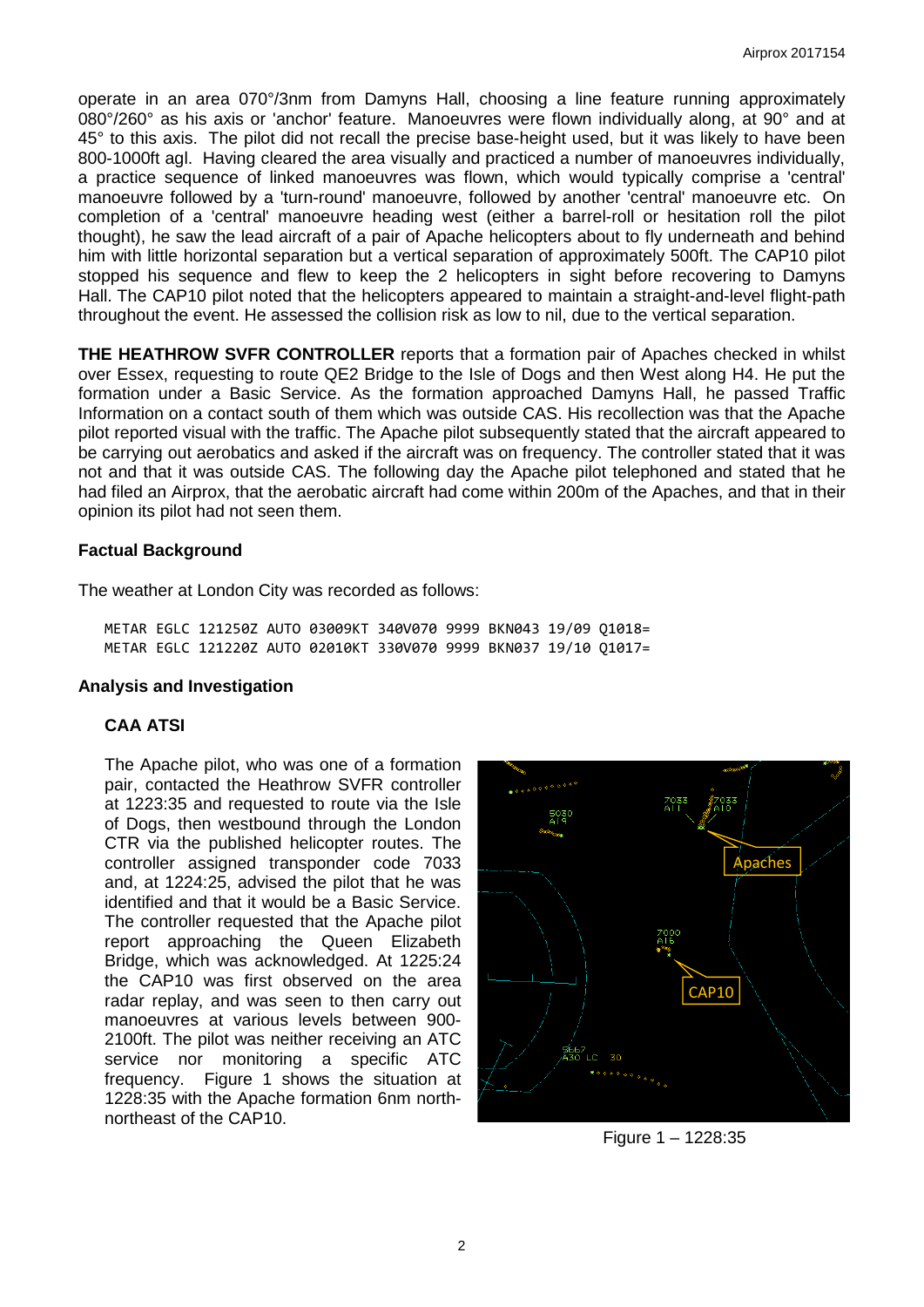Up until the point when he passed Traffic Information to the Apache pilot on the CAP10, the controller had been involved in the monitoring and coordination of a helicopter in the vicinity of London City Airport against traffic inbound to that airport.

At 1230:31, the controller passed Traffic Information to the Apache pilot on the CAP10, advising that it was in their 12 o'clock, range of 2nm at 1500ft. (Figure 2).



Figure 2 – 1230:31 Figure 3 – 1231:01

The Apache pilot acknowledged this information, reported that they were visual with the aircraft and were moving to the east of the aircraft. Figures 3-7 illustrate the situation as it continued to develop, with the direction of flight of the CAP10 indicated on each by a broad arrow or circle when there was no lateral direction of travel.



Figure 4 – 1231:05 Figure 5 – 1231:08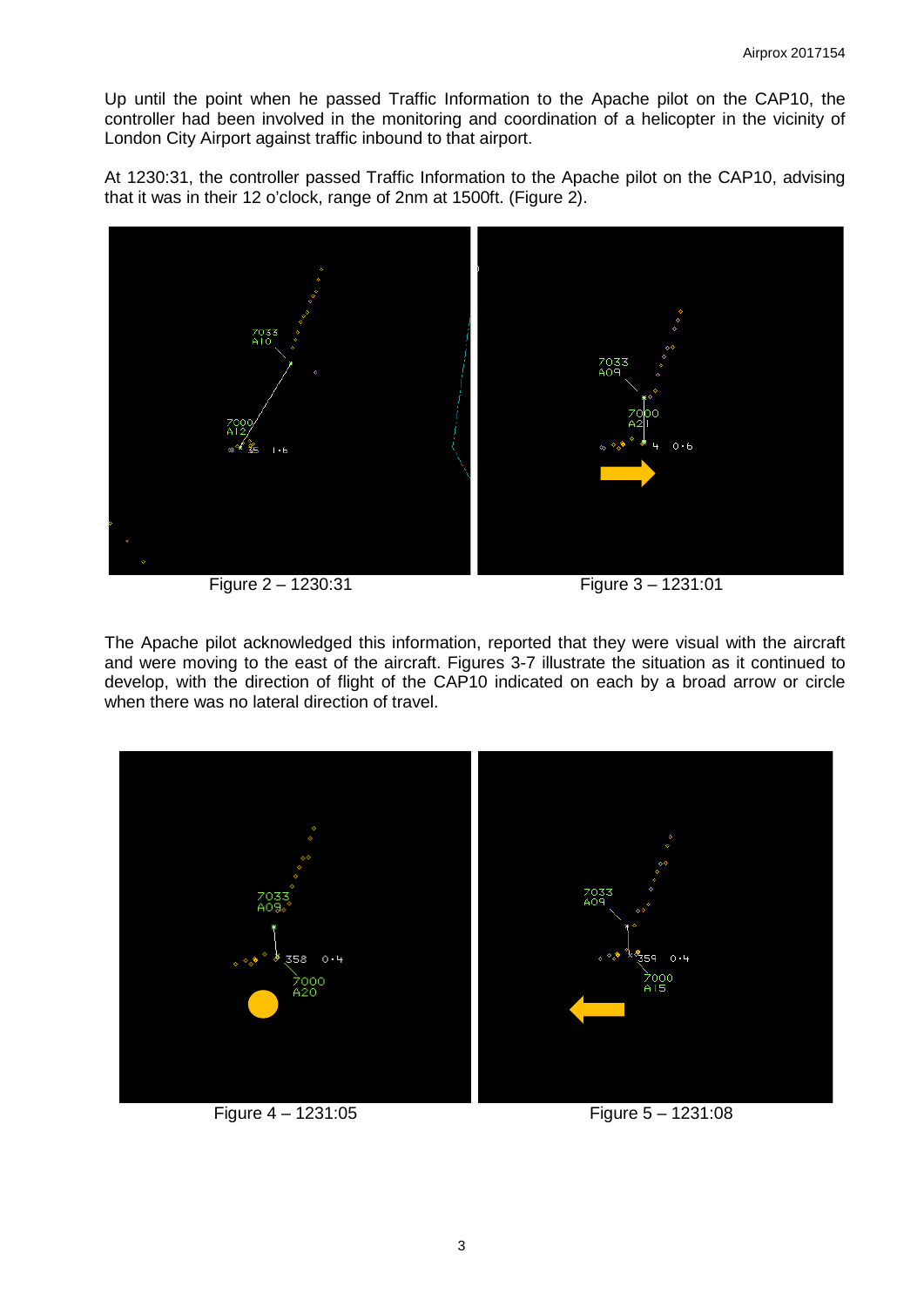

Figure  $6 - 1231:13$  (CAP10 faded momentarily) Figure  $7 - 1231:16$ 

As both aircraft were operating in Class G airspace the pilots were responsible for their own collision avoidance.

### **UKAB Secretariat**

The Apache and CAP10 pilots shared an equal responsibility for collision avoidance and not to operate in such proximity to other aircraft as to create a collision hazard<sup>[2](#page-3-0)</sup>.

### **Comments**

#### **JHC**

The Apache formation was sensibly set-up to enter Class D airspace and the heli-lanes while being funnelled through the natural choke point of the 2 minor airfields. Good lookout and an appropriate Air Traffic Service aided SA, and resulted in a co-incident sighting and notification of traffic in the 12 – 1 o'clock at a range of 2nm. After the initial avoiding turn to the east it became apparent that the traffic was dynamically manoeuvring to such an extent that a reversal of the avoiding turn to the west did not resolve the potential confliction. Faced with such dynamic manoeuvring, the Apache formation was unable to ascertain whether any further turn, climb or descent would increase separation or indeed actually place them into conflict with the CAP10. The Apache formation actions leading up to the confliction and its actions to resolve them are considered as reasonable and appropriate given the constraints faced. It is judged that the late sighting by the CAP10 pilot, at a point when there was a vertical separation due the particular part of the sequenced manoeuvre he was flying, was down to good fortune and is not indicative of the collision risk that existed. JHC concurs with assessment of the Apache crew in that the risk of collision was high.

# **Summary**

 $\overline{\phantom{a}}$ 

An Airprox was reported when an Apache formation and a CAP10 flew into proximity at 1231 on Wednesday 12<sup>th</sup> July 2017. Both pilots were operating under VFR in VMC, the Apache pilots in receipt of a Basic Service from Heathrow SVFR and the CAP10 pilot not in receipt of a service.

<span id="page-3-0"></span><sup>2</sup> SERA.3205 Proximity.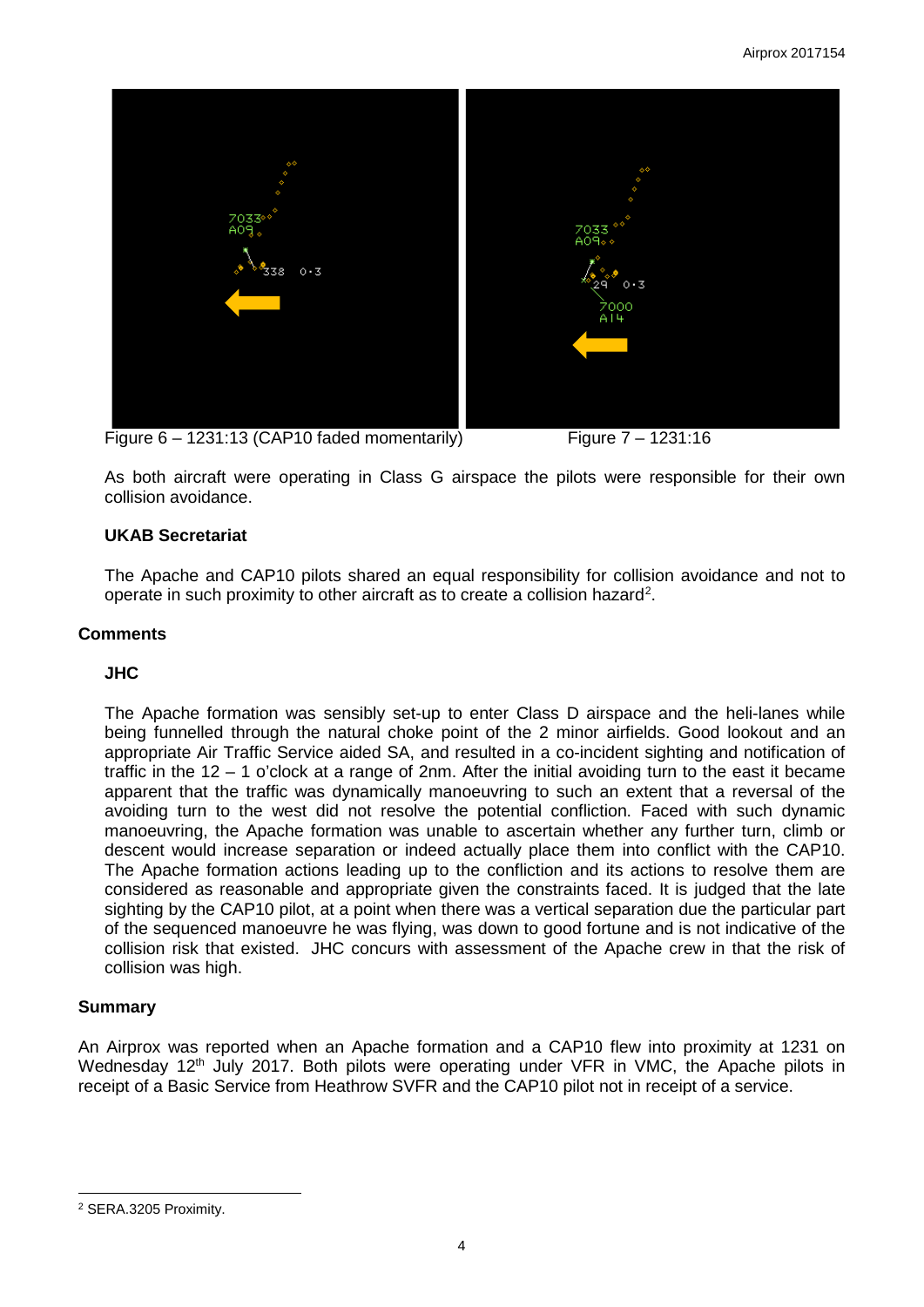## **PART B: SUMMARY OF THE BOARD'S DISCUSSIONS**

Information available consisted of reports from both pilots, radar photographs/video recordings, a report from the air traffic controller involved and a report from the appropriate ATC authority.

Members first considered the actions of the Heathrow SVFR controller and commended him for providing Traffic Information to the Apache crews on the CAP10, thereby affording them additional situational awareness whilst only in receipt of a Basic Service.

Turning first to the CAP 10 pilot, members noted that he had commenced a display practice using a line feature to the east of Damyns Hall, orientated approximately 080°/260° and, from radar replay, appeared to be flying linked manoeuvres in the 2 minutes before CPA. Some members questioned whether his choice of location to practice aerobatics was wise, given the constricted nature of the airspace in that area and the resulting bottle-neck to other traffic. Others observed that an appropriate squawk (7004 for aerobatics in this case), would have increased the Heathrow SVFR controller's situational awareness such that the CAP10 pilot's intention to perform aerobatics could have been passed to the Apache crews. Similarly, a service from Farnborough LARS East may have increased the CAP10 pilot's situational awareness. Other members pointed out that whilst these mitigations could help, the space between the London/City and Southend CTRs was sufficient to allow for traffic to pass each other without confliction, and for aircraft to practice aerobatic manoeuvres there also. The alternatives, to transit to the north or south of the Southend CTR, were considered not to be reasonable or even required. Some members felt that it could be argued that low-level aerobatics demanded the full attention of the pilot, and that listening out for R/T calls from potentially conflicting traffic would not be the best course of action when weighing up the likelihood of potential threats to safety. In the event, the CAP10 pilot saw the Apache formation just behind and 500ft below him whereupon he stopped his display practice and manoeuvred to keep the helicopter formation in sight.

The Apache pilot reported that the formation was in the process of obtaining clearance to transit the London 'Heli-lanes' when Traffic Information was passed on the CAP10. This occurred at a separation range of 2nm and the Apache pilot acknowledged the transmission, stated that they were visual with the CAP10 and that the formation would route to the east of the CAP10, a left turn from their track. Radar replay indicated that the formation continued straight ahead and then turned slightly right at a range of about 1nm from the CAP10, probably to counter the CAP10's easterly track at the time. Given that the Apache formation was visual with the CAP10 at 2nm, some members wondered whether the formation could have more positively routed left, away from the manoeuvring aircraft, as the Apache pilot had stated they would do. The military helicopter member felt that the lateral and vertical airspace limitations were such that the Apache crews had little choice other than to maintain their track. Other members disagreed, and felt that it would have been a minor deviation from track to 'box' around the CAP10 to the east.

Given that the Apache crews had been visual with the CAP10 for some 2mins before CPA, and that radar replay indicated that the CAP10 was never lower than 200ft above the formation in the minute before CPA, members could not reconcile the Apache pilot's report that the CAP10 had corkscrewed around the formation. Members agreed that the issue seemed to be one of perception of the incident by the Apache pilot, and agreed that the event was probably best described as the Apache pilot being concerned by the proximity of the CAP10. Turning to the risk, many members felt that the situation represented normal Class G operations and that the occurrence could best be described as category E - normal procedures, safety standards and parameters pertained. However, after some discussion the matter was taken to a vote and it was decided by a narrow majority that the event merited a risk rating of C: the circumstances were such that although there was no risk of collision, aircraft proximity and dynamics were closer than desirable.

Finally, members noted that Damyns Hall was an increasingly busy GA airfield with an exemption for low-level aerobatic display practice and that a 'world-famous' aerobatic club had recently relocated there from Headcorn. The potential to encounter aircraft performing aerobatics in the local area was increasing.